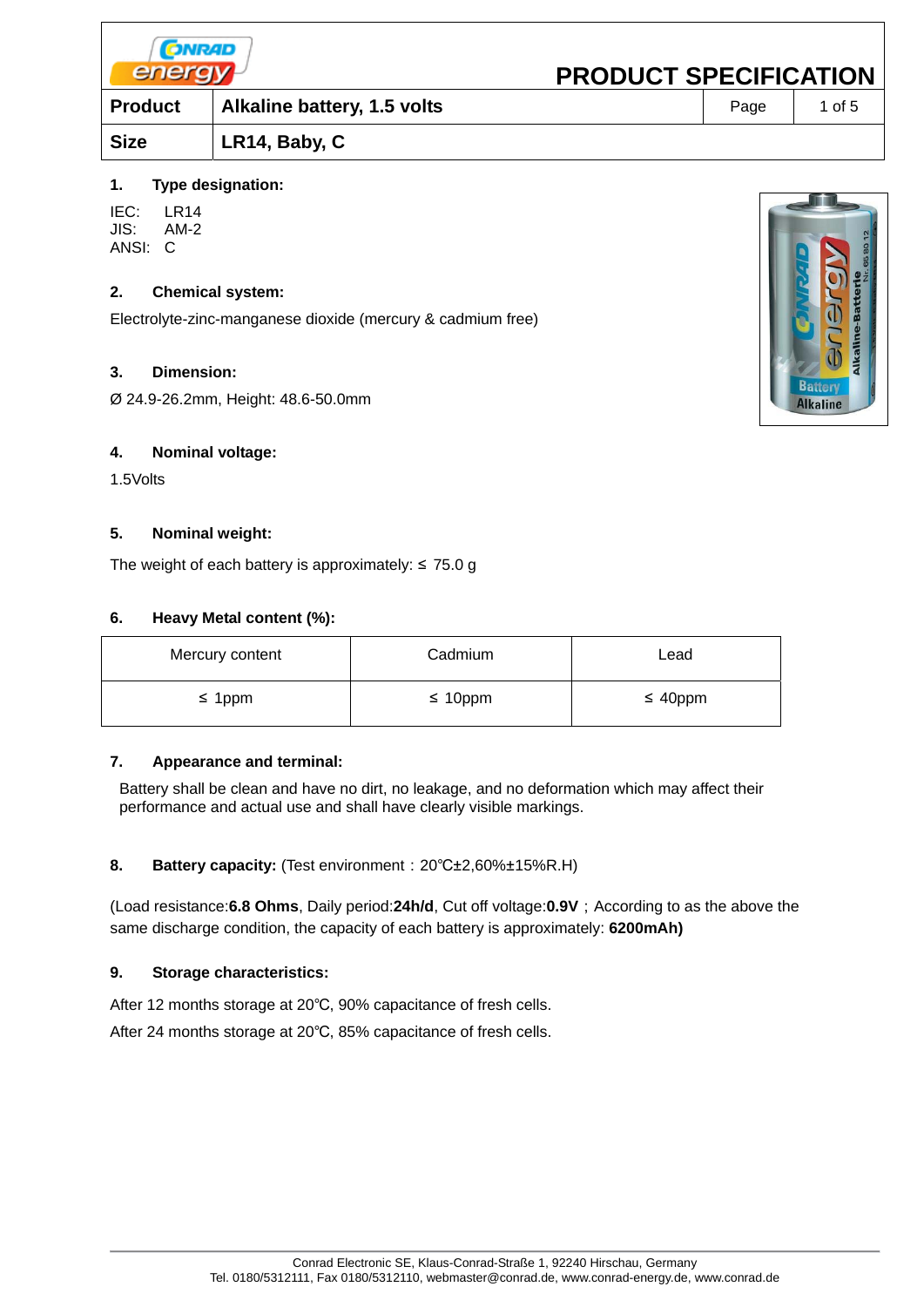| <b>CONRAD</b><br>energy |                             | <b>PRODUCT SPECIFICATION</b> |      |        |
|-------------------------|-----------------------------|------------------------------|------|--------|
| <b>Product</b>          | Alkaline battery, 1.5 volts |                              | Page | 2 of 5 |
| <b>Size</b>             | LR14, Baby, C               |                              |      |        |

## **10. Electrical characteristics:**

(Test environment:20℃±2,60%±15%R.H)(Load resistance: **3.9ohms,** Measure time**: 0.3S**)

(All samples shall be normalized for a minimum of 8 hours at the above environment prior to measurement)

|                         | OCV <sub>(V)</sub> | CCV(V)      | SCC (A)   |
|-------------------------|--------------------|-------------|-----------|
| Initial                 | $\geq 1.59$        | $\geq 1.50$ | $\geq 10$ |
| After 12 months storage | $\geq 1.57$        | $\geq 1.45$ | $\geq 8$  |

Remark: OCV: Open Circuit Voltage; CCV: Close Circuit Voltage; SCC: Short Circuit Current

# **11. Discharge test (service life) (Test environment: 20**℃±**2,45%--75%R.H)**

| Load                    | 3.9 <omega< th=""><th>3.9<omega< th=""><th>3.9<omega< th=""><th><math>6.8\Omega</math></th><th><math>20\Omega</math></th></omega<></th></omega<></th></omega<> | 3.9 <omega< th=""><th>3.9<omega< th=""><th><math>6.8\Omega</math></th><th><math>20\Omega</math></th></omega<></th></omega<> | 3.9 <omega< th=""><th><math>6.8\Omega</math></th><th><math>20\Omega</math></th></omega<> | $6.8\Omega$ | $20\Omega$ |
|-------------------------|----------------------------------------------------------------------------------------------------------------------------------------------------------------|-----------------------------------------------------------------------------------------------------------------------------|------------------------------------------------------------------------------------------|-------------|------------|
| Discharge mode          | 24h/d                                                                                                                                                          | 4min/h, 8h/d                                                                                                                | 1h/day                                                                                   | 1h/day      | 4hrs/day   |
| End voltage             | 0.9V                                                                                                                                                           | 0.9V                                                                                                                        | 0.8V                                                                                     | 0.9V        | 0.9V       |
| Initial                 | 18.0h                                                                                                                                                          | 18.0h                                                                                                                       | 19h                                                                                      | 34h         | 110h       |
| After 12 months storage | 17.0h                                                                                                                                                          | 17.0h                                                                                                                       | 17.5h                                                                                    | 31h         | 105h       |

Remark: The initial discharge test shall commence within 30 days of manufacture. The discharge time is the minimum average duration (MAD).

Test quantity: n=9pcs (for per discharge test)

#### **12. Discharge curve:**

- ① 3.9 ohms 24h/d to 0.9V continuous discharge curve (Appendix 1)
- ② 3.9 ohms 4min/h,8h/d to 0.9V intermittent discharge curve ( Appendix 1)
- ③ 3.9 ohms, 1h/d to 0.8V intermittent discharge curve ( Appendix 1)
- ④ 6.8 ohms, 1h/d to 0.9V intermittent discharge curve (Appendix 2)
- ⑤ 20ohms, 4h/d to 0.9V intermittent discharge curve (Appendix 2)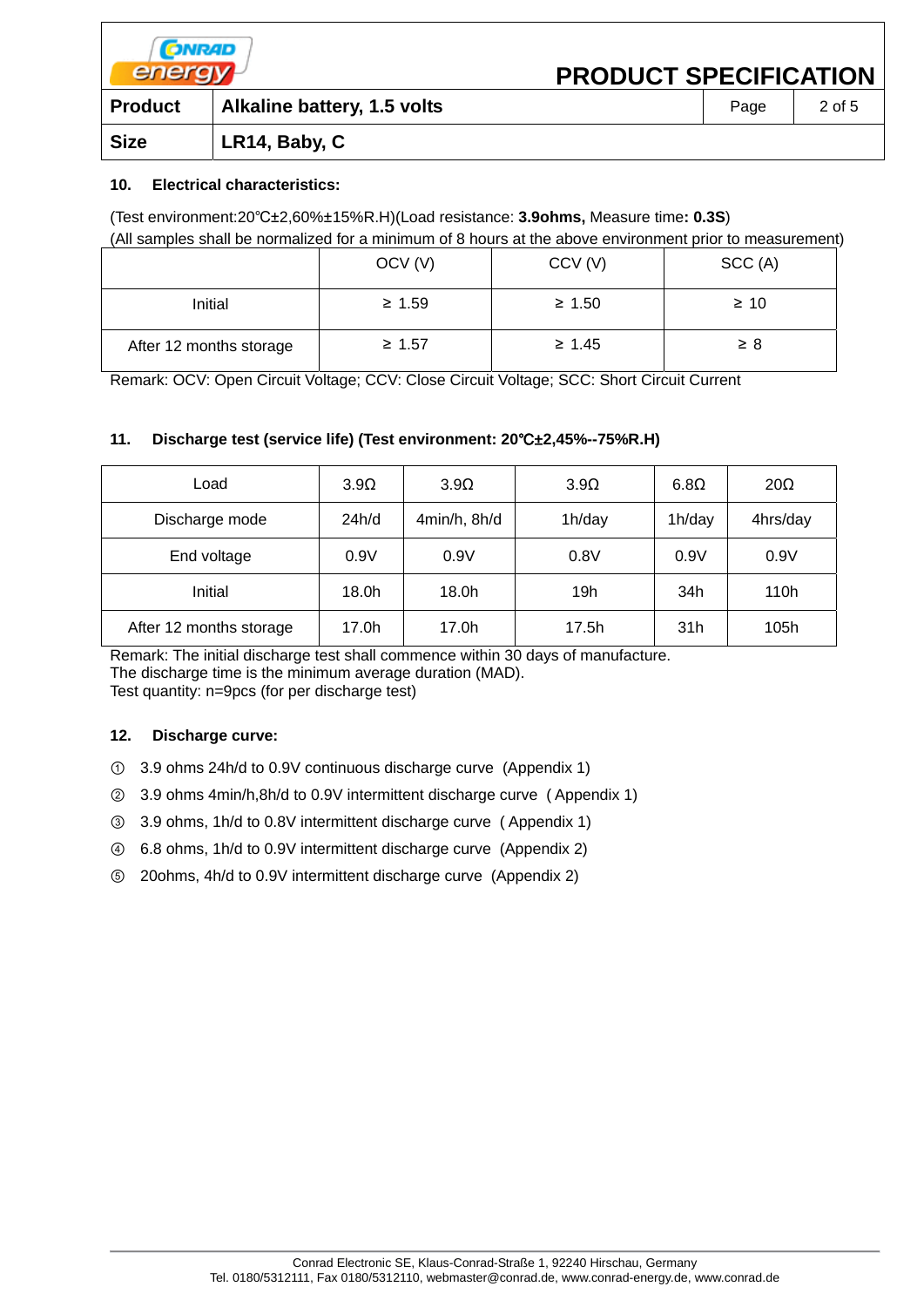| <b>CONRAD</b><br>energy |                             | <b>PRODUCT SPECIFICATION</b> |      |        |
|-------------------------|-----------------------------|------------------------------|------|--------|
| <b>Product</b>          | Alkaline battery, 1.5 volts |                              | Page | 3 of 5 |
| <b>Size</b>             | LR14, Baby, C               |                              |      |        |

## **13. Safety test (Test environment: 20**℃±**2, 60%**±**15%R.H)**

| <b>Test item</b>                                                | <b>Test method</b>                                                                                                                                                  | <b>Test pcs</b> | <b>Requirements</b>        |
|-----------------------------------------------------------------|---------------------------------------------------------------------------------------------------------------------------------------------------------------------|-----------------|----------------------------|
|                                                                 | 3.9 ohms (24h/d) 48hours                                                                                                                                            | 9pcs            | No leakage                 |
| Over-discharge                                                  | 3.9 ohms (4min/h, 8h/d) to 0.6V                                                                                                                                     | 9pcs            | No leakage                 |
| leakage test                                                    | 3.9 ohms (1h/d) to 0.6V                                                                                                                                             | 9pcs            | No leakage                 |
|                                                                 | 20 ohms (4h/d) to 0.6V                                                                                                                                              | 9pcs            | No leakage                 |
|                                                                 | 6.8 ohms (1h/d) to 0.6V                                                                                                                                             | 9pcs            | No leakage                 |
| High<br>temperature<br>test                                     | 60±2°C,RH:90±5%, after 20 days storage, the cells shall<br>ambient<br>stored<br>in.<br>temperature<br>οf<br>be<br>an<br>20±2°C, RH: 60±5%, for 4-24 hours.          | 40              | No leakage                 |
| piece<br>of<br>One<br>Short<br>battery<br>circuit test          | The terminal of an un-discharged battery is connected<br>by wire. The circuit is completely for 24hours or until the<br>case temperature has return to environment. | 10              | No leakage<br>No explosion |
| Reversible charge                                               | 4 pieces of battery are in series connected and one of<br>them is under incorrect polarity for 24 hours or until the<br>case temperature has return to environment. | 40              | No explosion               |
| Over discharge                                                  | One battery discharge 20 ohms to 0.6V, then in series<br>connect with 3 pieces of new battery with 20ohm 24h                                                        | 36              | No explosion               |
| pieces<br>of<br>Four<br>battery in series<br>Short circuit test | The terminal of four pieces of battery is connected by<br>wire. The circuit is completely for 24hours or until the<br>case temperature has return to environment.   | 40              | No explosion               |
| Free fall test                                                  | The battery free drops from one-meter height for 6<br>times, then store for 1h                                                                                      | 10              | No explosion               |
| Impact under high<br>and<br>low<br>temperature                  | Un-discharged battery store in test box under 70±2°C for<br>24h, then change to -20°C for 24h, repeat the above<br>condition for 10 cycles.                         | 20              | No explosion               |
| after<br>Storage<br>partial discharge                           | 50% discharged battery stored under 45±5°C for 30days                                                                                                               | 9               | No leakage<br>No explosion |

# **14. Expiry period:**

7 years

# **15. Expiry period marking:**

Expiry date marked on the bottom plate of finished battery. For example: 2015-08 means the expiry date is August 2015.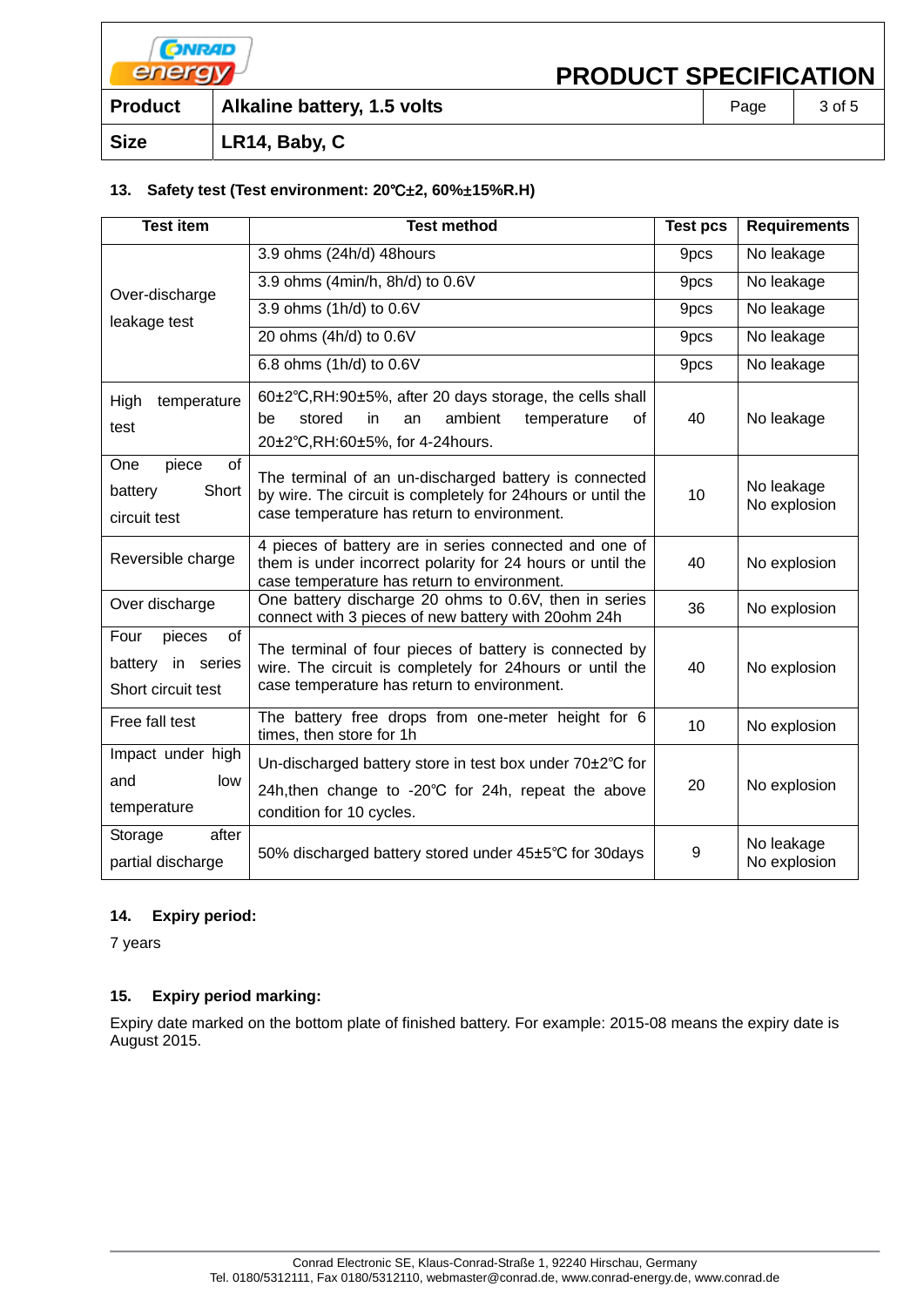| <b>CONRAD</b><br>energy <sup>}</sup> |                             | <b>PRODUCT SPECIFICATION</b> |      |        |
|--------------------------------------|-----------------------------|------------------------------|------|--------|
| <b>Product</b>                       | Alkaline battery, 1.5 volts |                              | Page | 4 of 5 |
| <b>Size</b>                          | LR14, Baby, C               |                              |      |        |
|                                      |                             |                              |      |        |

# **Appendix 1**